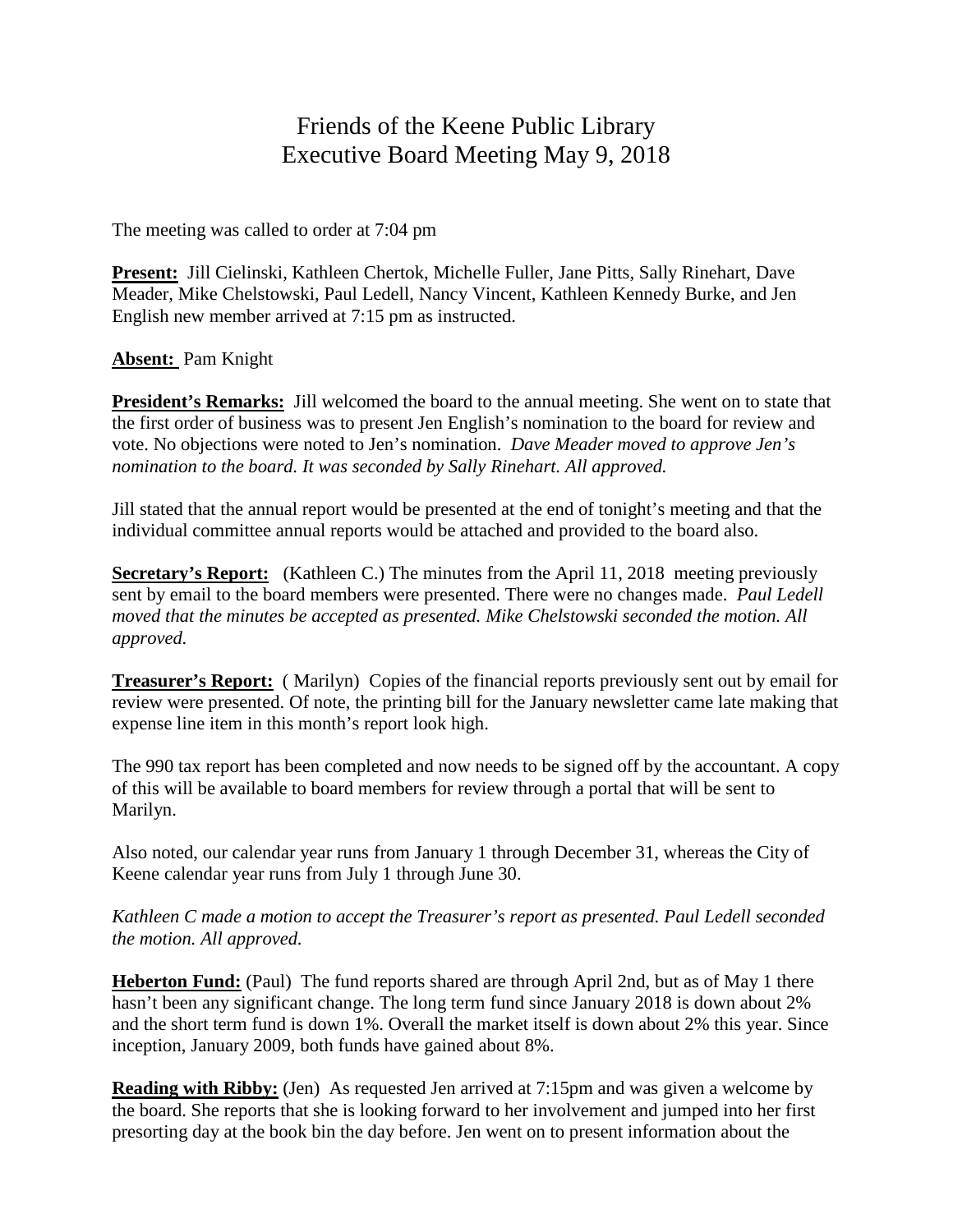Reading with Ribby Program and upcoming celebration at the Swamp Bats game on June12th.

A logo has been designed for the bookmarks and T-shirts and will be used going forward. This year 16 schools plus the Head Start program were involved and the program continues to get positive feedback from the schools and reading specialists. 1,430 students participated this year. There was also a presentation at the library through the youth programing with the help of librarian Gail Zachariah. Bookmarks, recording students reading, are due in April from the students that participate. Of note, the FKPL provides \$5,000 yearly to support that educational reading program.

**Trustees Report:** (Kathleen KB) The most recent meeting was 4/24/18. They noted over \$17,000 in various gifts and grants from a cross section of sources including the NH Charitable Foundation have recently been made to the library.

The dedication committee formed in January is working on ideas including possible performances and tours once the expansion is complete.

The Policy committee is looking into the non smoking policy. (see NV director's report)

**Director's Report:** (Nancy V.) Nancy explained that currently there is no ordinance prohibiting smoking outside on City property. She and Andy Bohannon are working together to craft a proposal to submit to the city council to encourage that they pass such an ordinance prohibiting both smoking and drug use on city property. Currently it is up to individual municipalities to craft their own enforceable ordinances.

Also noted, The City has reached an agreement with KSC to continue to link the libraries. It involves an upgrade of the software system which will happen in June.

There is now a time lapse monitor showing the ongoing renovation project adjacent to the main library desk.

The new city budget will be voted on  $6/7/18$  and the library portion per Nancy was "pretty much" status quo".

There is planning now to recruit volunteers to help direct and explain the new layout once the renovation is complete. These volunteers will need background checks as required by The City, so recruitment will start soon. Also some of the staff will shift their normal schedules to help out with orienting patrons during the day and evening.

**KLAAC:** (Paul) It was a brief meeting that included a tour of the progress in Heberton Hall. The construction is going well. There was a brief delay related to soil contaminates, but time lost due to that will apparently not impact the completion date.

**Project Update:** (Jane) As above, there is good progress and the completion date is still on track for the end of October. She also notes campaign fund pledges are arriving on time.

**Book Sale Committee:** (Kathleen C.) The bin arrived damaged so it was not accepted on delivery. Brodart was contacted and has filed a claim against the freight company and a